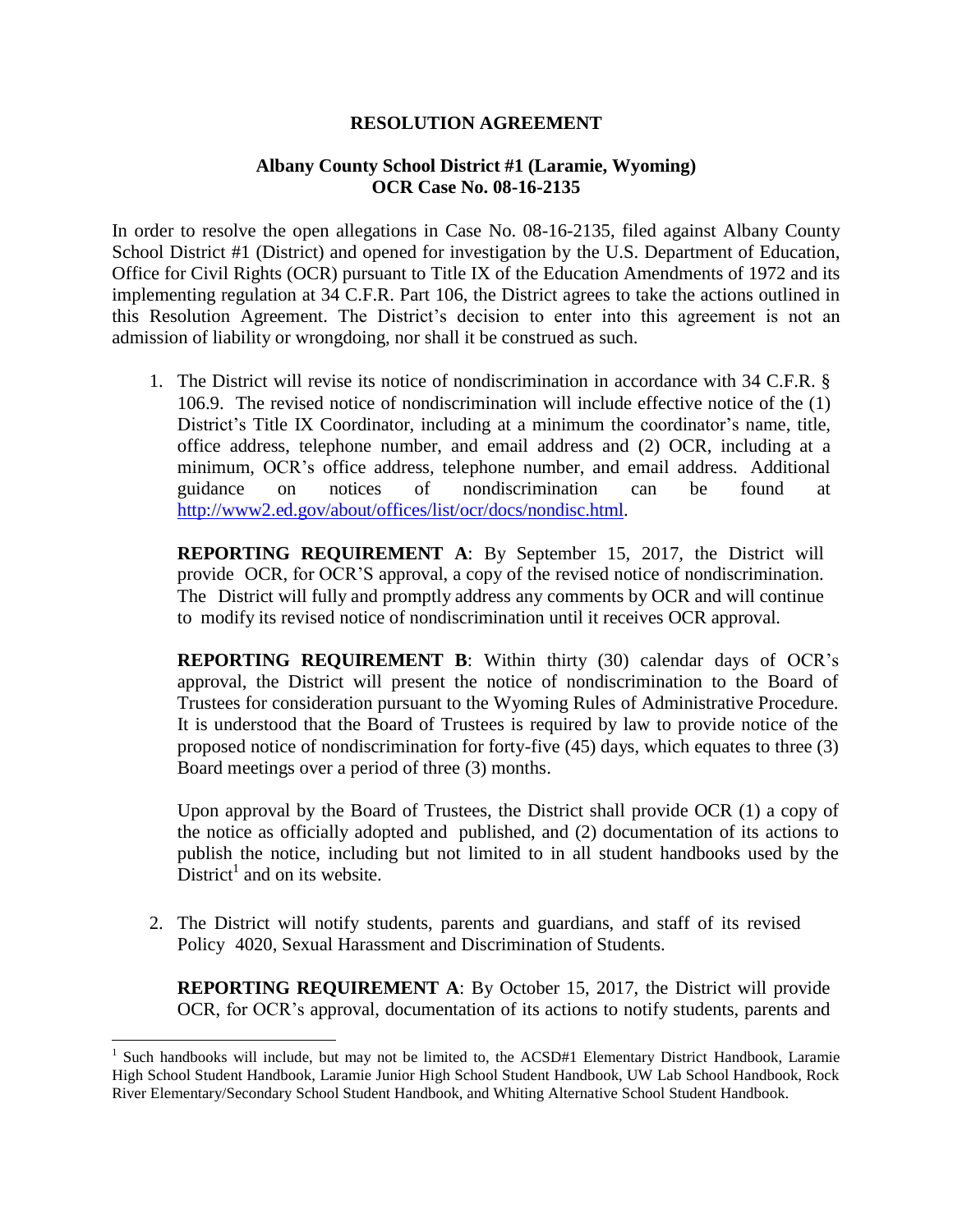guardians, and staff of the revised policy, including but not limited to (1) all actions taken pursuant to the "Notice" section of Policy 4020 itself, (2) by emailing notice of the revised policies and procedures to all students, parents and guardians, and (3) all notifications contained in all student handbooks and on the District's website.

limited to those provided in staff manuals and student handbooks<sup>2</sup>, to provide a 3. The District will revise its disciplinary policies and procedures, including but not uniform definition of sexual harassment that aligns with the District's definition in its Policy 4020, Sexual Harassment and Discrimination of Students.

**REPORTING REQUIREMENT A**: By October 15, 2017, the District will provide OCR, for OCR'S approval, its revised policies and procedures. The District will fully and promptly address any comments by OCR and will continue to modify its revised policies and procedures until it receives OCR approval.

**REPORTING REQUIREMENT B**: Within thirty (30) calendar days of OCR's approval, the District will adopt, implement, and publish the revised policies and procedures and provide OCR (1) a copy of the revised policies and procedures in every place published, and (2) documentation of its actions to publish the revised policies and procedures, including but not limited to in all student handbooks used by the District, on the District's website, and by emailing notice of the revised policies and procedures to all students, parents and guardians.

4. The District will train its entire staff on the following topics:

 $\overline{\phantom{a}}$ 

- a. Policy 4020, Sexual Harassment and Discrimination of Students, including but not limited to:
	- i. The definition of "School" and the requirement to "consider the effect of off-campus conduct when evaluating whether there is a hostile environment on campus";
	- ii. The provision that "[a] criminal investigation into allegations of sexual harassment or sexual violence does not relieve the District of its legal obligation to proceed under this policy" and on what to do in cases that overlap with a criminal investigation;
	- iii. Available interim measures and the types of considerations that factor into determining interim measures in individual cases;
	- iv. The requirement to comply with Wyoming mandatory reporting law;
- b. What to do in response to incidents of alleged discrimination, harassment, bullying, or violence based on sex;
- c. The District's categories of disciplinary consequences and their appropriate uses, including but not limited to what types of behaviors should be categorized as "sexual harassment," "sexual offenses," "bullying," "cyberbullying," "minor offenses," "other major offenses,"

 $2^2$  Such manuals and handbooks will include, but may not be limited to, the UW Lab School Positive Behavior Interventions & Support (PBIS) Staff Manual, UW Lab School Handbook, ACSD#1 Elementary District Handbook, Laramie High School Student Handbook, Laramie Junior High School Student Handbook, Rock River Elementary/Secondary School Student Handbook, and Whiting Alternative School Student Handbook.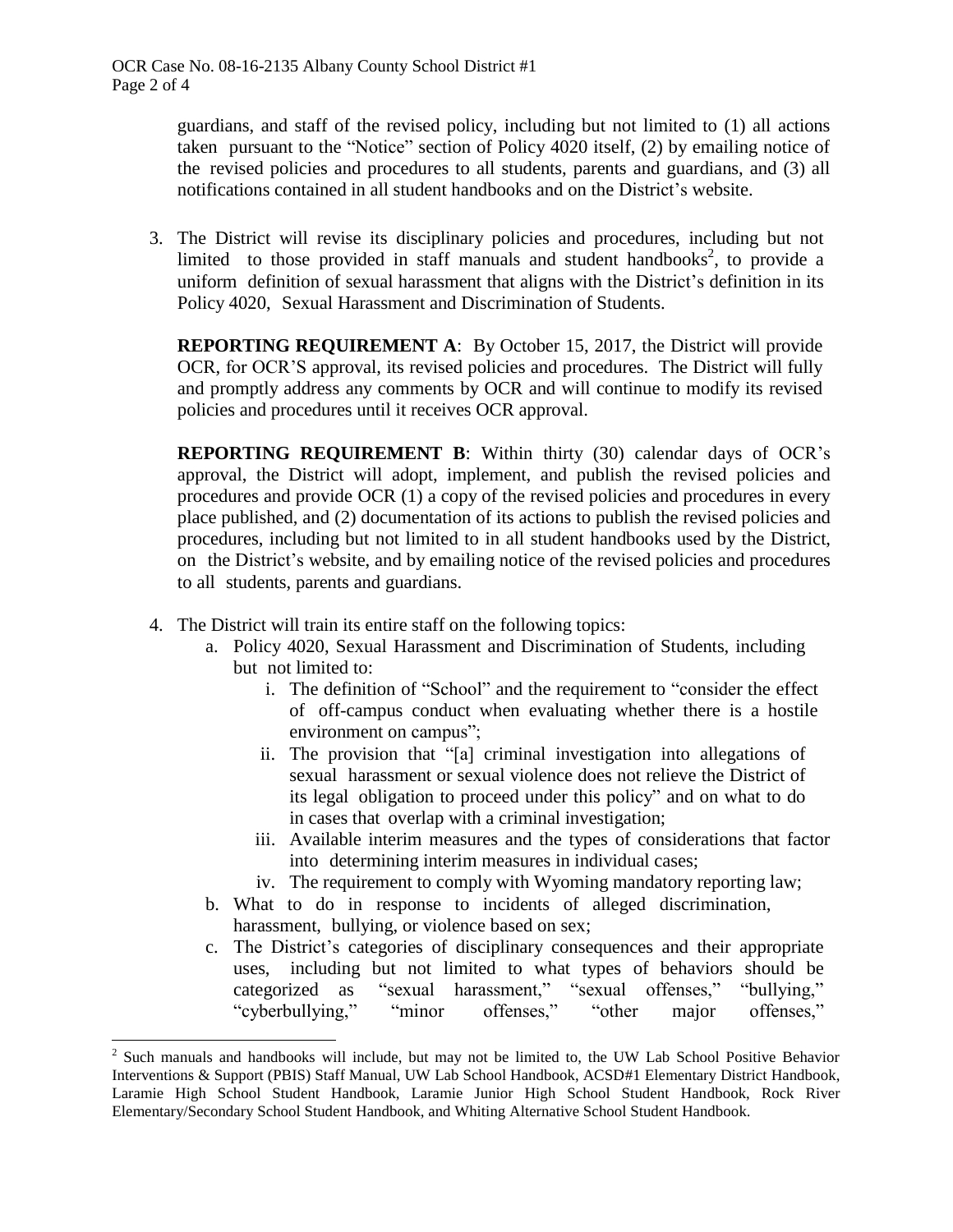"threat/intimidation," "disorderly conduct," and "harassment, non sexual."

**REPORTING REQUIREMENT A:** Within 90 days of this Agreement, the District will provide OCR, for OCR's approval, its draft training materials; identify who will be providing the training, by name, title, and qualifications; and provide a list of personnel required to participate in the training, by name and title. The District will fully and promptly address any comments by OCR and will continue to modify the materials, trainers, or personnel list until it receives final OCR approval. The OCR will provide technical assistance as needed to comply with this requirement.

**REPORTING REQUIREMENT B:** Within 60 days of OCR's approval, the District will provide documentation demonstrating that the training was provided and a copy of the training sign-in sheets.

5. The District will promptly and equitably respond to all future incidents of alleged discrimination, harassment, bullying, or violence based on sex against students by fellow students, staff, or third parties.

**REPORTING REQUIREMENT**: By December 31, 2017 and May 31, 2018, the District will provide OCR, for OCR'S approval, a list or table (preferably in Excel format) of all incidents of alleged discrimination, harassment, bullying, or violence based on sex against students by fellow students, staff, or third parties during the relevant reporting period, which includes: the name(s) of all student(s) involved, the date of the incident, the nature of the incident, and an explanation of the District's response. The District will also provide OCR, for OCR's approval, all documents relating to all incidents. Such documents, $3$  and the list or table, should include, but not be limited to, the following:

- a. All reports under Policy 4020, Sexual Harassment and Discrimination of Students;
- b. All reports under Policy 4021, Prohibiting Harassment, Intimidation, and Bullying, relating to alleged discrimination, harassment, bullying, or violence based on sex;
- c. All incidents that included disciplinary consequences coded as "sexual harassment" or "sexual offenses" for any student involved;
- d. All incidents of alleged discrimination, harassment, bullying, or violence based on sex that included disciplinary consequences coded as "bullying," "cyberbullying," "minor offenses," "other major offenses," "threat/intimidation," "disorderly conduct," "harassment, non sexual" for any student involved;
- e. All incidents of alleged discrimination, harassment, bullying, or violence based on sex that included referrals to, or other communications with, law enforcement; and

 $\overline{\phantom{a}}$ 

<sup>&</sup>lt;sup>3</sup> "Documents" as used in this Data Request includes but is not limited to all handwritten, typewritten, printed, or recorded material, including emails; letter; correspondence; memoranda; witness statements; notes or other records of conversations, phone calls, interviews, Google hangouts, or other meetings; reports; notes; summaries; interoffice and intraoffice communications; pictures; audio, video, or other recordings; and text messages.